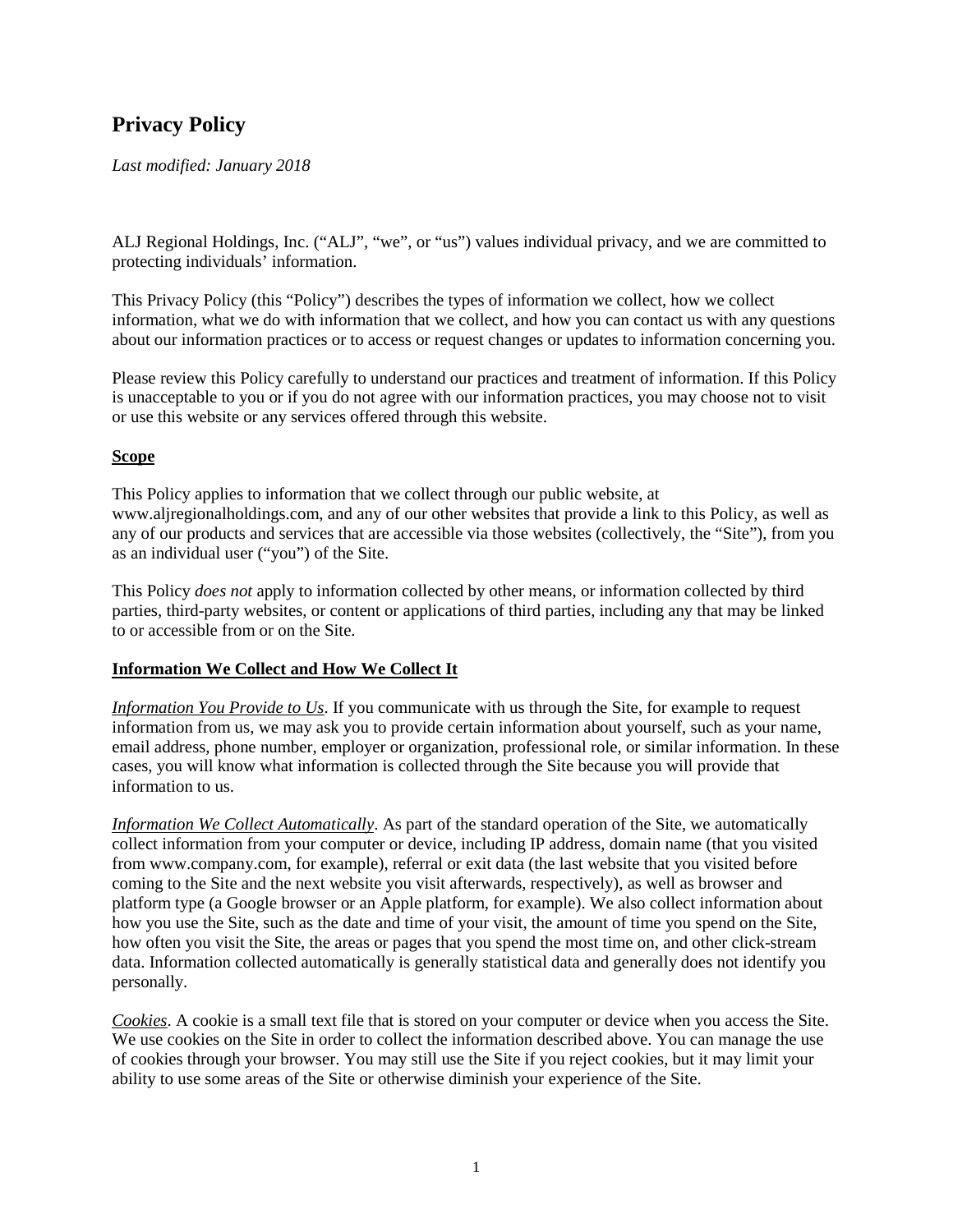### **How We Use Information We Collect**

We use information that we collect, including your personal information, for the following purposes:

- To present the Site and its contents to you.
- To provide any information, products, or services that you may access through the Site.
- To maintain and improve our content or any of our products or services, for example by analyzing usage to identify pages and topics of interest.
- To respond to your questions or requests for information, or to fulfill any other purpose for which you provide your information to us through the Site.
- To provide you with information about any of our services, updates, editorial content, industry education, invitations to upcoming events, and similar information.
- To better understand how visitors use the Site, including measuring and monitoring user traffic and using aggregate statistical analysis, which informs future enhancements and changes to the Site, or by combining information collected through the Site with information about our customers collected by other means.
- For any other purpose that we describe at the time we collect your information.
- For any other purpose with your consent.

#### **Disclosure of Your Information**

We may disclose aggregate statistical information about visitors to the Site, which does not identify individual users, without restrictions.

Personal information about you, that you provide or that we collect as described in this Policy, may be disclosed to third parties as follows:

- To our subsidiaries and affiliates.
- To agents and service providers who are bound by confidentiality obligations and who use the personal information only on our behalf.
- To deliver any requested information, products, or services, or otherwise to fulfill a contractual obligation to you.
- With your consent.
- As otherwise described in this Policy.

We may also disclose your personal information:

• As required by law, court order, or legal process, including to respond to a subpoena, to respond to a government or regulatory request, or to cooperate with law enforcement investigations.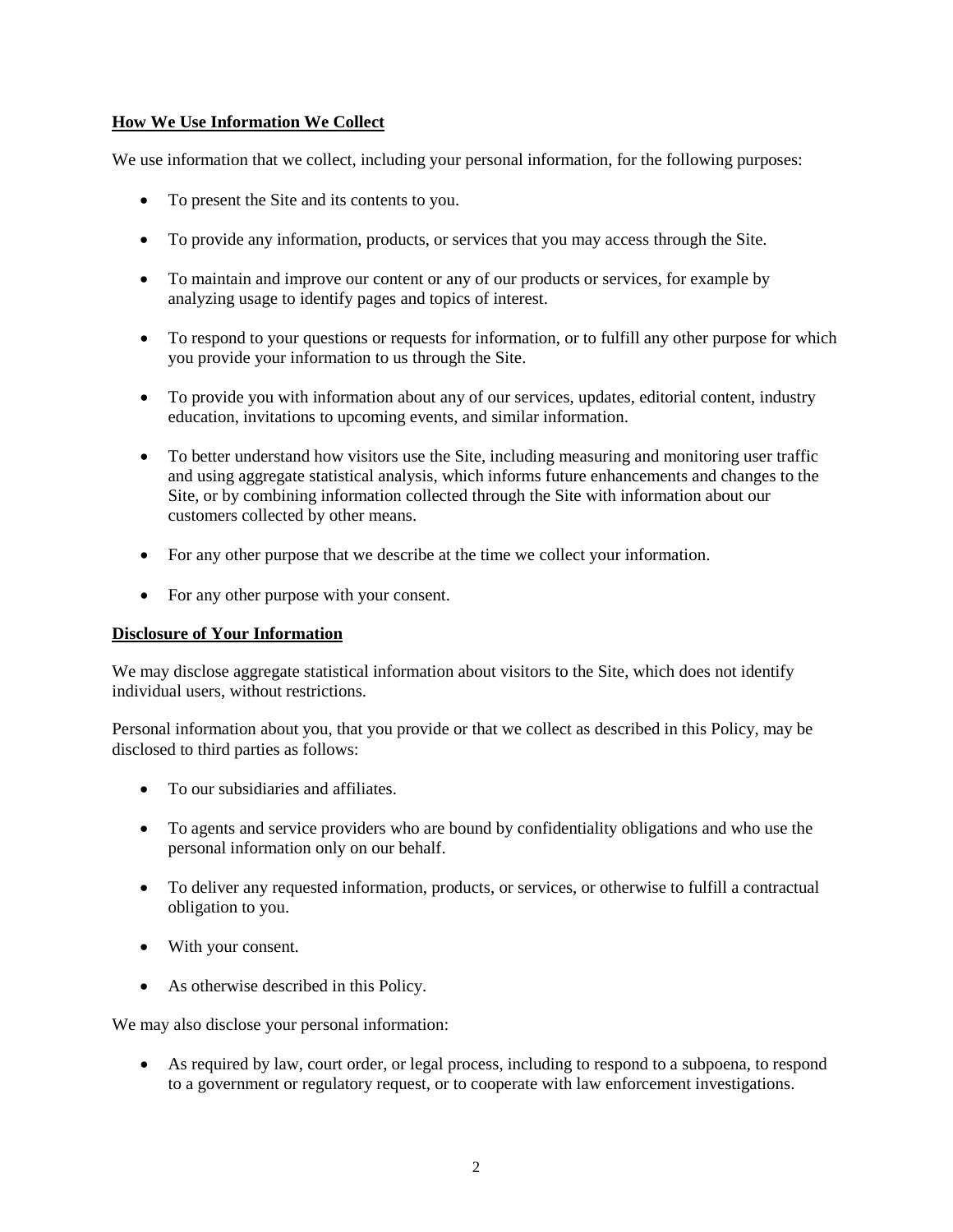- To enforce our contractual rights, take precautions against liability, investigate suspected or actual illegal activities, or to investigate and defend ourselves against third-party claims or allegations.
- To a buyer or other successor in the event of a merger, restructuring, reorganization, or other sale or transfer of some or all of our assets, including, but not limited to, as part of a bankruptcy, liquidation, or similar proceeding, in which personal information held by us about users of the Site is among the assets transferred.
- When we believe that disclosure is necessary or appropriate to protect the rights, property, or personal safety of ourselves, our customers, or others.

Whenever we disclose personal information to a third party, we seek to minimize the disclosure to only information that is necessary for the purpose of that disclosure.

#### **Accessing and Requesting Changes to Your Information**

If you wish to access, correct, update, or delete personal information about you, please email us using the website, or contact us by mail as provided below. In responding to your request, we may request information from you and use information previously collected to verify your identity, or take other actions that we believe are appropriate.

Please understand that we may not be able to alter or delete your personal information if we are required under applicable law to maintain that information. We are also not obligated to comply with requests that are unreasonably burdensome or expensive, or with requests that would interfere with the rights of another individual. In some circumstances, we may charge a reasonable fee to fulfill your request.

## **Security**

We take reasonable steps and follow generally accepted industry data practices to protect personal information submitted to us from accidental loss and from unauthorized access, use, alteration, and disclosure. Unfortunately, there is no completely secure or error-free method of data transmission over the Internet, and we cannot guarantee the absolute security of your personal information.

#### **Children's Privacy**

The Site is not intended for children under the age of 13 or as defined by applicable local law, and we do not knowingly collect or solicit personal information from children. If we learn that we have collected or received personal information from a child, we will delete that information.

If you believe that we may have any personal information about a child, please contact us as provided in this Policy.

#### **Changes to Our Policy**

We may update this Policy to reflect changes to our information practices. If we make any material changes to how we treat the personal information of visitors to the Site, we will provide notice by updating the date the Policy was last revised. We encourage you to periodically review this page to learn of any changes we have made to this Policy.